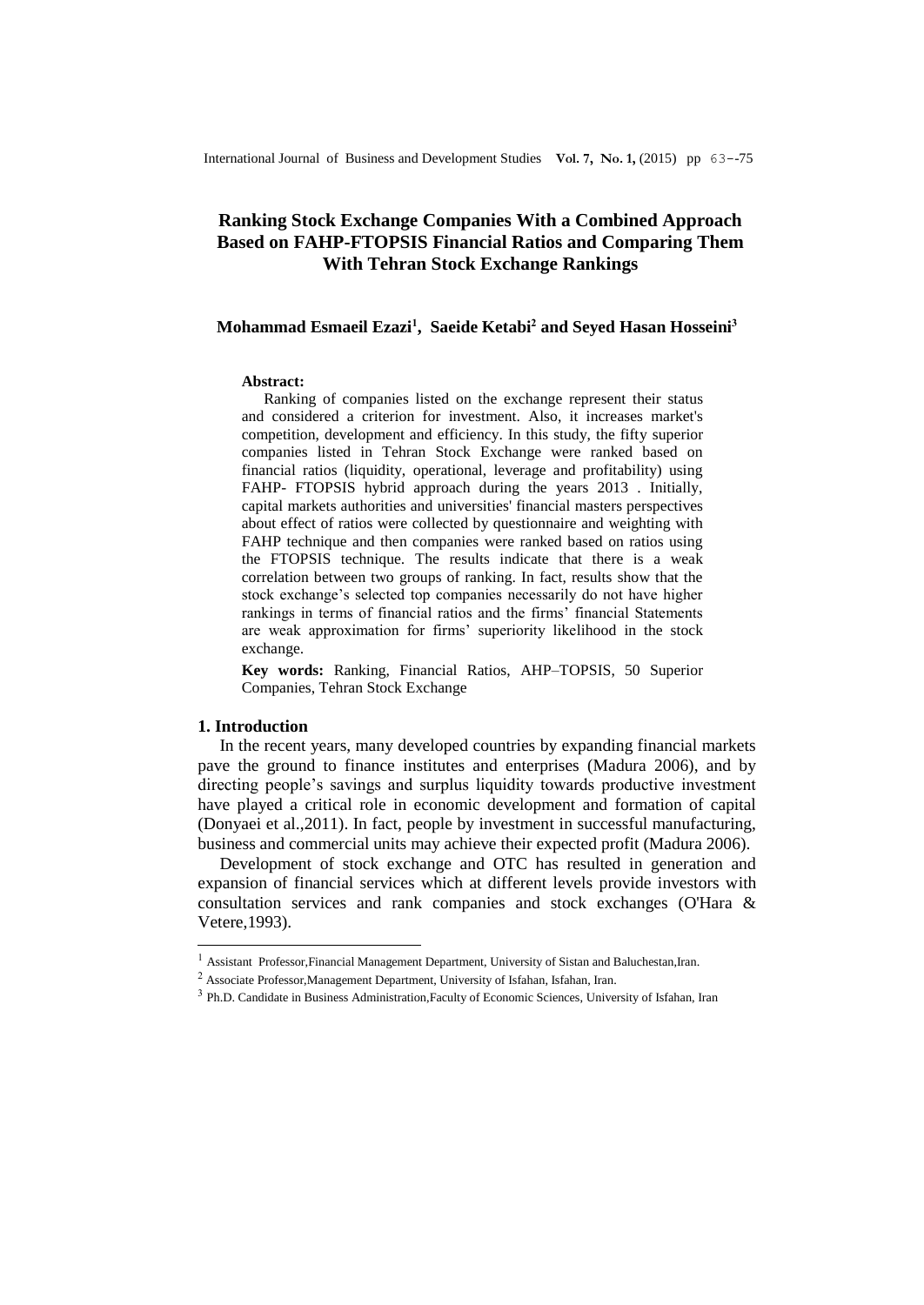#### M. E. Ezazi, S. Ketabi and S. H. Hosseini 64

Ranking can reveal weaknesses and strengths of the companies as well as opportunities and threats for them. In fact, it is a full-length mirror reflecting their state of affairs. This tool has very crucial role in decisions regarding companies' trading, investments and financing (Conner, 1973).In developed countries, ranking institutes provide a list of superiors firms but in Iranian capital market, the prevalent and valid ranking is ranking of the stock exchange which concerns the top 50 listed companies in Tehran Stock Exchange and based on a combination of shares' liquidity, a firm's impact on the market and its situation in terms of financial ratio superiority is periodically assessed in the framework of the following triple criteria and a hexonal of indicators using harmonic mean: a) Amount of share trading in the trading hall includes number and value of traded shares. b) Share trading frequency in the trading hall includes number of days and trading times. c) Indicator's scale variables of impact on the market include mean number of issued shares and mean current value of firm's share during the under study period. In this research, for prioritization and ranking of the top-50 listed companies based on their financial ratios and then comparing it with the ranking of the stock exchange, (FAHP) technique in the hand of each key indicator (liquidity, leverage, operation and profitability ratios) was employed, while a relative weight was assigned to each sub-indicator. Next, using Technique for Order Preferences by Similarity Ideal Solution (FTOPSIS) the under study firms were ranked based on each one of these indicators. Finally, the obtained ranking was compared with the ranking provided by the stock exchange and based on the stock exchange's indices and then their correlation was examined. In fact, we will use the FTOPSIS method for final ranking and FAHP to determine the importance of the criteria in the top-50 listed companies in terms of liquidity, operational, leverage and profitability ratio.Recently, many researchers have been used several models and techniques for superior decisionmaking models via easy in calculation, using of real data, optimization capabilities, contingency and others. Purpose of this research is comparison ranking of the top 50 listed companies on Tehran Stock Exchange based on the firms' financial ratios (including liquidity, leverage, activity and profitability ratios) using FAHP-FTOPSIS method and ranked according to the stock exchange's indicators and reveal degree of convergence and correlation between two ranking methods.

#### **2. Theoretical background thread**

Stock Exchange Company is defined as part of the capital market and economic environment defined and index for assessing community demand which provides companies financing opportunities to earn a return on that investment(Keshvari,2008)But it should be noted that investors used many investigation for evaluation of investment decisions, buy and sell shares of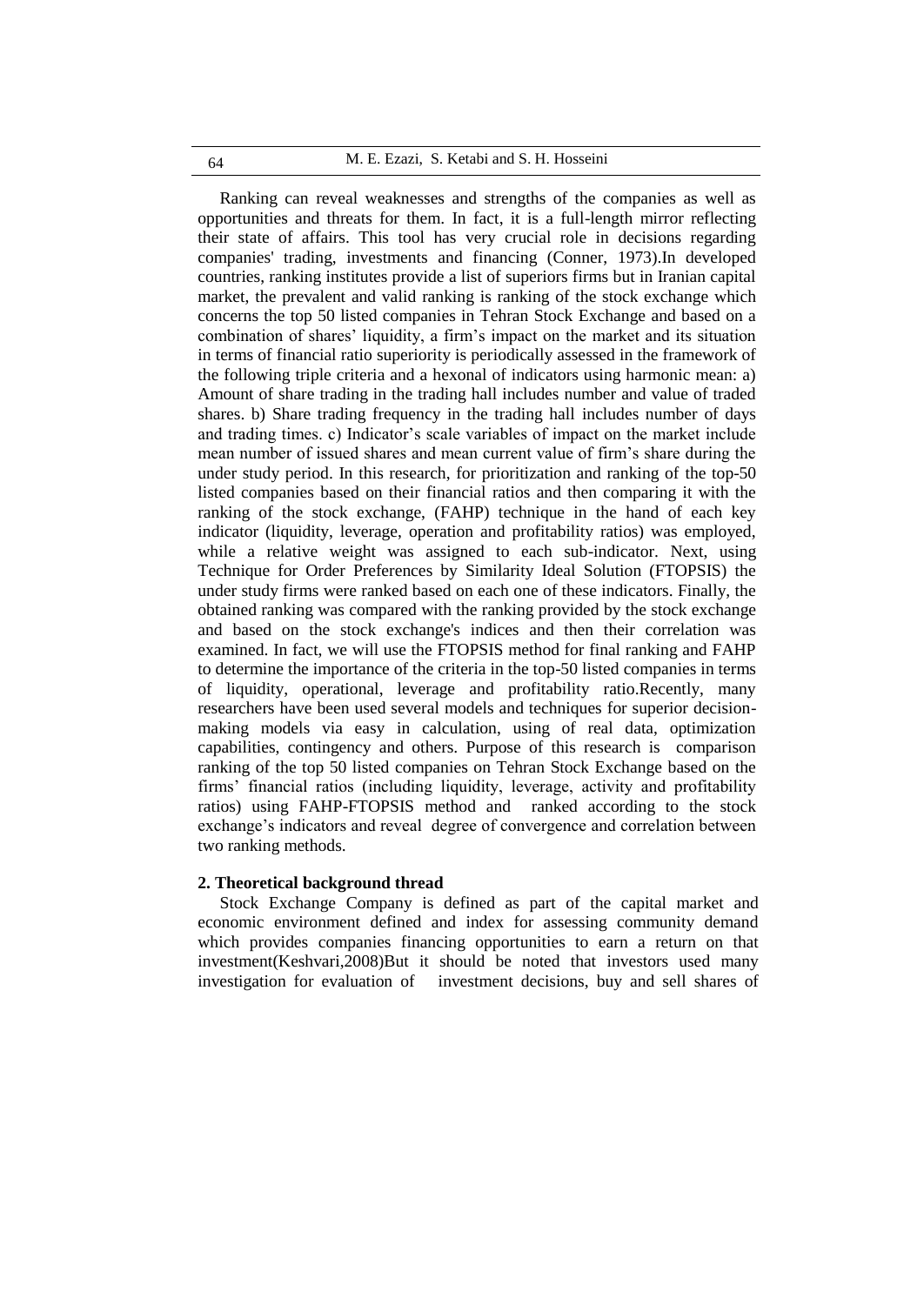companies. They converted the assets to stocks. The informative entities provide accurate and relevant information for contribute to the decision (Mohanram, 2005). Investors, managers and providers focused on benchmarks to measure the performance of business unit and analysis of financial ratios. But, a suitable method in the first step is evaluating and ranking of companies (Piotroski,2000).

Ranking of companies as mirror view of companies condition plays a crucial role in decisions relating to trade, investment and corporate finance (Mohanram, 2005).Therefore, in ranking of companies and financial institutions, it should be used the ranking models based on financial performance. However, it is also important that suitable ranking models, criteria and mathematical techniques should be used for this matter. Overall, companies' ranking showed clear and useful information about the business and economic activities. Besides, this subject provides suitable opportunity for investors, managers, creditors, policy makers, owners, competitors which increased competition in the market and capital market development and better understanding in financial and economic structure of industries and enterprises (Thomas,1993).

Studies on indices of successful companies indicate a significant relationship between firms ranking based on performance measurement criteria and financial criteria (Johnson &Soenen, 2003).Another study in S&P index revealed that such factors as share price, sales, and profit margin suggested higher rating of favorable factors for high ranking firms (Polonchek&Krehbiel, 1994). Following the prior research, Omran and Ragab (2004) examined presence of a linear relationship between share return and financial ratios and then investigated presence of a linear relationship between share return and financial ratios (Omran&Ragab, 2004) .They found that the ratio return on equity (ROE) was significant for all models.

Hassanzadeh et al (2010) in their study found that there is a significant association between firms' financial ratios and bank managers' decision on granting them credit(Hassanzadeh& et all,2010).Lev and Thiagrajan (1993) following Penman's studies and using financial ratios concluded that fundamental signals are associated to share return(Lev & Thiagrajan,1993).In addition, recent findings suggest that although financial information plays a crucial role in prediction of return on investment (ROI), yet the effect of each financial factor depends on market condition and under this condition this effect is not stable(Knif& Miranda,2000).Besides, other studies indicate that financial statements and financial ratios are used for distinction of successful companies from unsuccessful ones (Piotroski,2000;Mohanram,2005;Michou,2007). Their results indicate that companies with a higher book-to- market value have a higher return on average.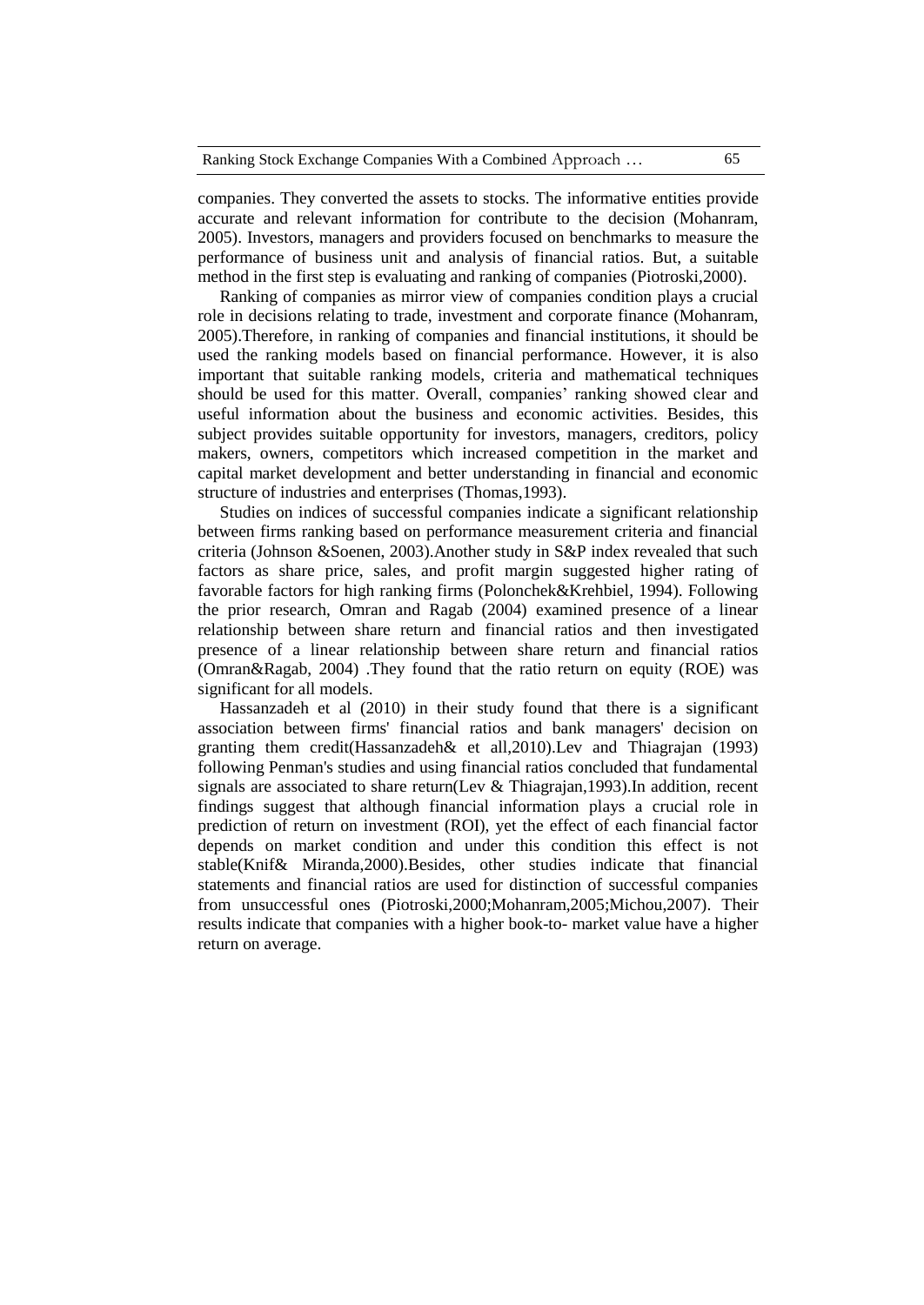| 66 | M. E. Ezazi, S. Ketabi and S. H. Hosseini |
|----|-------------------------------------------|
|----|-------------------------------------------|

#### **3. Research Methodology:**

This research is of descriptive-correlation type in which top-fifty listed companies for the period 2009-2011 were examined by census. The research statistical data was gathered by referring to the Securities and Exchange Organization (SEO) and using Rahavard-e-Novin software. The top-50 listed companies on TSE are presented in the table in each one of the under study years according to their industry.

**Table 1. Top-50 listed companies on tse in each one of the under study years per industry**

| <b>Industry type</b>                       | 2013-14 |
|--------------------------------------------|---------|
| Financial brokers, investment & holding    | 19      |
| Cement, lime, chalk & metal ore extraction | 6       |
| Automobile manufacturing & base metals     | 18      |
| Food and chemical products                 | 4       |
| Pharmaceutical materials& products         | 3       |
| Miscellaneous industries                   | 50      |
| Total (Number)                             | 50      |

In present research, for the purpose of ranking based on financial ratios, a questionnaire was composed by means of which weight of financial ratio in the ranking is obtained. Once the questionnaire's validity has been confirmed, its reliability using inconsistency rate was found to be 0.06 which was smaller than 0.1 and hence approved. Next, the questionnaire was handed out to 20 experts and respective officials of the capital market as well as professors of finance and accounting from various universities and they were asked to give their opinion on the question as to what extent each one of the financial ratios should be considered as a critical indicator in firms ranking. Given the type, purpose, hypotheses and questionnaire of the research, a 1-to-9-hour scale was employed to form the matrix of paired comparisons in order to evaluate weight of the indicators and to rank companies using FAHP and FTOPSIS techniques. In the next step, usingFAHP technique and Expert Choice software, the indicators were assigned weight and then profiting from FTOPSIS technique under TOPSIS (2005) software the firms were ranked.The next step uses the FAHP technique to help software EXCEL, weighted indices, and then the companies were rated by FTOPSIS techniques.

# **Weight ratio FAHP technique:**

For weight maintenance and generalization of the experts involved in the four financial ratios in present study, it applied the fuzzy analytic hierarchy process (FAHP). In this investigation, firstly the comments of several of the teachers involved in the capital markets were used. Then, after calculating of arithmetic mean, paired comparison matrix was achieved (Table.2). After the modeling and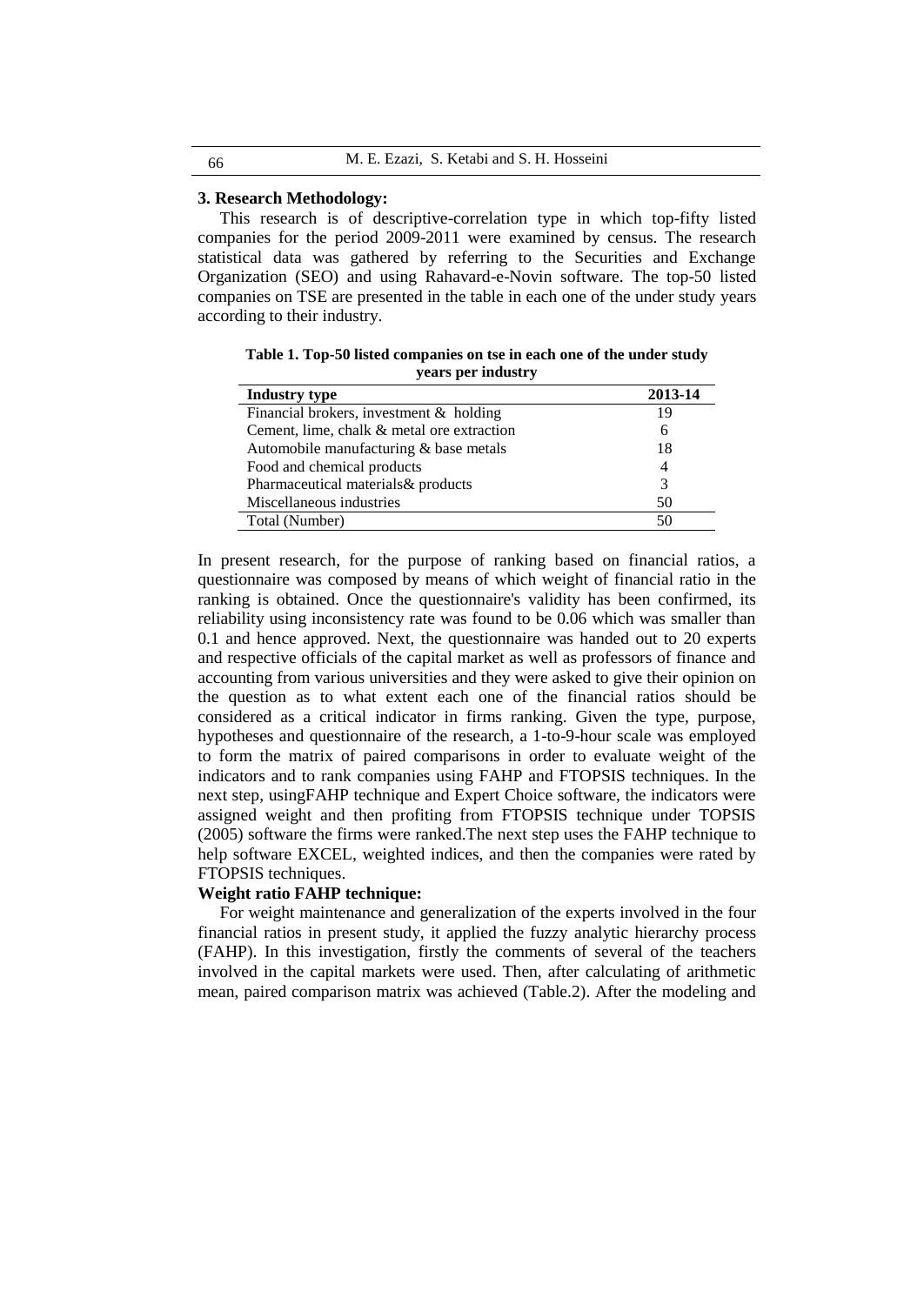|  |  | Ranking Stock Exchange Companies With a Combined Approach |  |
|--|--|-----------------------------------------------------------|--|
|--|--|-----------------------------------------------------------|--|

development of decision tree (hierarchical structure), paired comparisons matrix indicators (financial ratios) were prepared based on importance and priority of index. Inconsistency rate of matrix was calculated and finally due to priority and ranking of the top five industries, the relative weight index in EXCEL software was determined as follows:

**Table 2. Matrix of paired comparisons of research's chief criteria in expert choice**

| Chief criteria      | Liquidity ratio | operational ratio | Leverage ratio | Profitability ratio |
|---------------------|-----------------|-------------------|----------------|---------------------|
| Liquidity ratio     | (1,1,1)         | (2,2/5,3)         | (1,3/2,2)      | (1,3/2,2)           |
| operational ratio   | (1/3, 2/5, 1/2) | (1,1,1)           | (2/5,1/2,2/3)  | (1/2, 2/3, 1)       |
| Leverage ratio      | (1/3,2/3,1)     | $5/2$ ).2 $3/2$   | (1,1,1)        | (1,3/2,2)           |
| Profitability ratio | (1/3,2/3,1)     | (1,3/2,2)         | (1/2, 2/3, 1)  | (1,1,1)             |

First step) for each of the paired comparisons matrix rows that have been prepared so that the SK is a triangular fuzzy number is calculated as follows:

| 0.044 | 0.053 | 0.072 |                | Sk    |  |
|-------|-------|-------|----------------|-------|--|
| 5.000 | 6.500 | 8.000 | S <sub>1</sub> | 0.221 |  |
| 2.233 | 2.567 | 3.167 | S <sub>2</sub> | 0.099 |  |
| 3.833 | 5.167 | 6.500 | S <sub>3</sub> | 0.169 |  |
| 2.833 | 4.667 | 5.000 | S <sub>4</sub> | 0.125 |  |

| 0.044 | 0.053 | 0.072 | <b>Sk</b>      |       |       |       |
|-------|-------|-------|----------------|-------|-------|-------|
| 5.000 | 6.500 | 8.000 | S <sub>1</sub> | 0.221 | 0.344 | 0.576 |
| 2.233 | 2.567 | 3.167 | S <sub>2</sub> | 0.099 | 0.136 | 0.228 |
| 3.833 | 5.167 | 6.500 | S <sub>3</sub> | 0.169 | 0.273 | 0.468 |
| 2.833 | 4.667 | 5.000 | S <sub>4</sub> | 0.125 | 0.247 | 0.360 |

S1=(5, 6.5, 8) \*(0/044, 0/053, 0/072)=(.221, .344, .576)

S2=(2.23, 2.56, 3.16)\*( 0/044, 0/053, 0/072)=(.099, .136, .228)

S3=(3.83, 5.16, 6.5)\*( 0/044, 0/053, 0/072)=(.169, .273, .468)

S4=(2.83, 4.66, 5)\*( 0/044, 0/053, 0/072)=(.125, .247, .360)

step2) Calculation of Si, the magnitude relative to each other can be obtained as follows:

$$
V(M_2 \geq M_1) = \text{hgt}(M_1 \cap M_2) = \mu_{M_2}(d) = \begin{cases} 1, & \text{if } m_2 \geq m_1, \\ 0, & \text{if } l_1 \geq u_2, \\ \frac{l_1 - u_2}{(m_2 - u_2) - (m_1 - l_1)}, & \text{otherwise,} \end{cases}
$$

So that:

 $W'(x_i) = Min\{V(S_i \ge S_k)\}, \qquad k = \{i, 1, \ldots, n\}$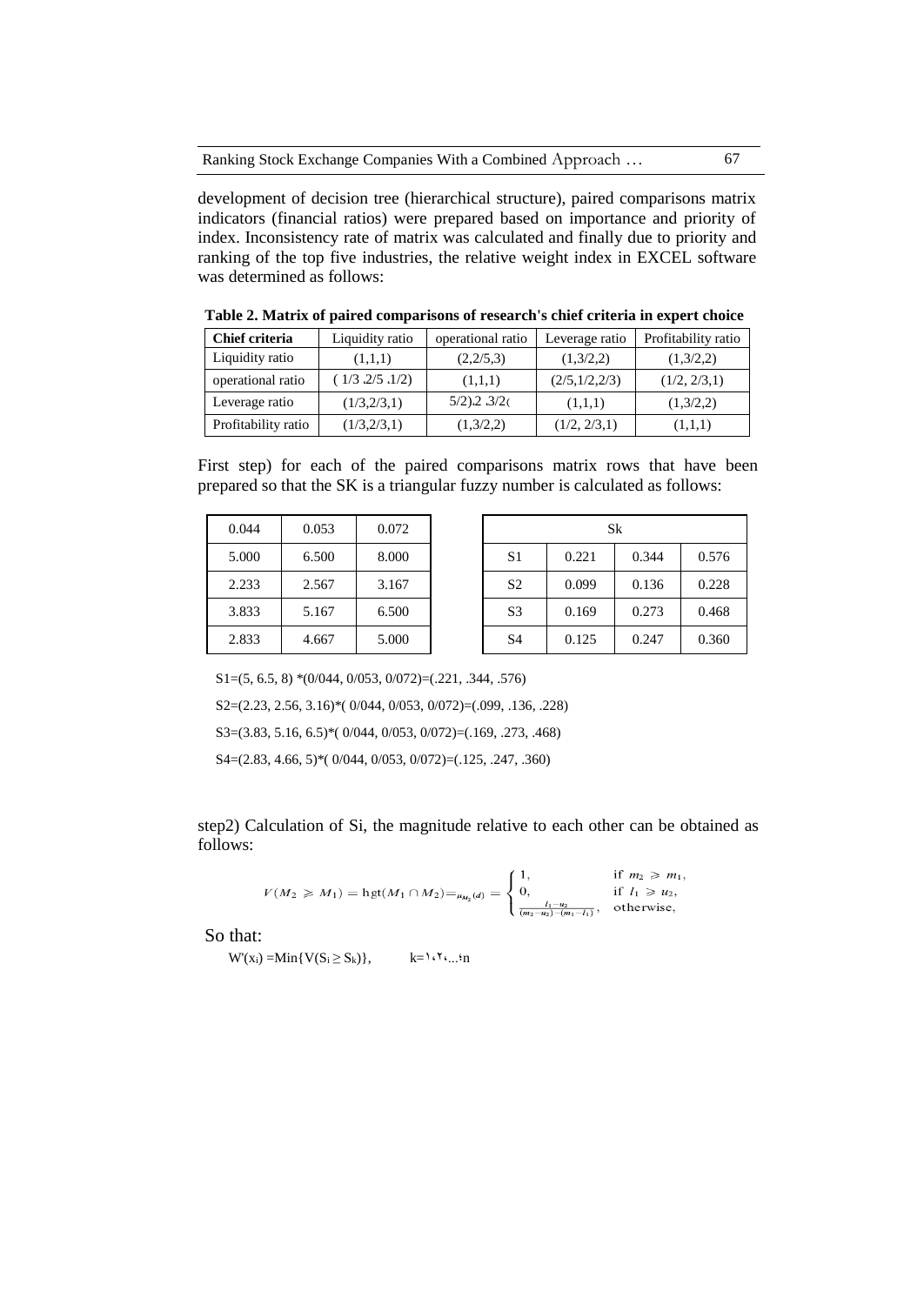**Table 3: Calculation of magnitude compared to the Si**

|                            | Si.            | Sj                                    | S1                  | S <sub>2</sub>                           | S <sub>3</sub> | S <sub>4</sub> |
|----------------------------|----------------|---------------------------------------|---------------------|------------------------------------------|----------------|----------------|
|                            | S1             |                                       |                     | 1.000                                    | 1.000          | 1.000          |
|                            | S <sub>2</sub> |                                       | 0.034               |                                          | 0.299          | 0.481          |
|                            | S <sub>3</sub> |                                       | 0.778               | 1.000                                    |                | 1.000          |
|                            | S <sub>4</sub> |                                       | 0.589               | 1.000                                    | 0.878          |                |
|                            |                |                                       |                     |                                          |                |                |
| $V(S1≥S2) = Y$             |                |                                       | $V(S1 \geq S3) = 1$ |                                          |                |                |
| $V(S1 \geq S4) = 1$        |                |                                       |                     | $V (S2 \geq S1) = \sqrt{575}$            |                |                |
| $V (S2 \geq S3) =$ ./199   |                |                                       |                     | V (S2>S4) = /٤٨١                         |                |                |
| $V(S3\geq S1) =$ ./YYA     |                | $V (S3 \ge S2) = 1$                   |                     |                                          |                |                |
| V (S3≥S4) = $\binom{1}{1}$ |                | $V (S4\geq S1) =$ ./ $\circ \wedge$ 9 |                     |                                          |                |                |
| $V(S4≥S2) = 1$             |                |                                       |                     | V $(S4\geq S3) =$ ./ $\wedge$ Y $\wedge$ |                |                |

Step.3) Calculation of the matrix weights in pair wise comparisons according to step.2

| Weighted non-norm indicators |       |  |  |  |
|------------------------------|-------|--|--|--|
| S1>Si                        | 1.000 |  |  |  |
| S2>Si                        | 0.034 |  |  |  |
| S3 > Si                      | 0.778 |  |  |  |
| S4 > Si                      | 0.589 |  |  |  |

Finally, inadequate weight vector of the non-normalized indices were determined by:

$$
W = (1, 0.034, 0.778, 0.7589)
$$

Step.4) Normalizing of weight vector value which achieved in step.3 (Normalized

weight vector values is showed in Table.3) :  $w_i = \frac{w_i}{\sum w_i}$ ∑ w′

Based on the above calculations, cash-weight ratio has highest impotency as the top priority (0.417). Gearing weight ratio is in second priority (0.324). Activities ration is in lowest weight (0.014). The multi-parameters of the fuzzy weights were shown in table 4-7.

**Table4. the weight of financial and stock market indices as fuzzy (effective indices, weighted fuzzy preference)**

| Priority | Fuzzy weighted | index of preference |
|----------|----------------|---------------------|
|          | 0.417          | Liquidity ratio     |
|          | 0.014          | operational ratio   |
|          | 0.324          | Leverage ratio      |
|          | 0.245          | Profitability ratio |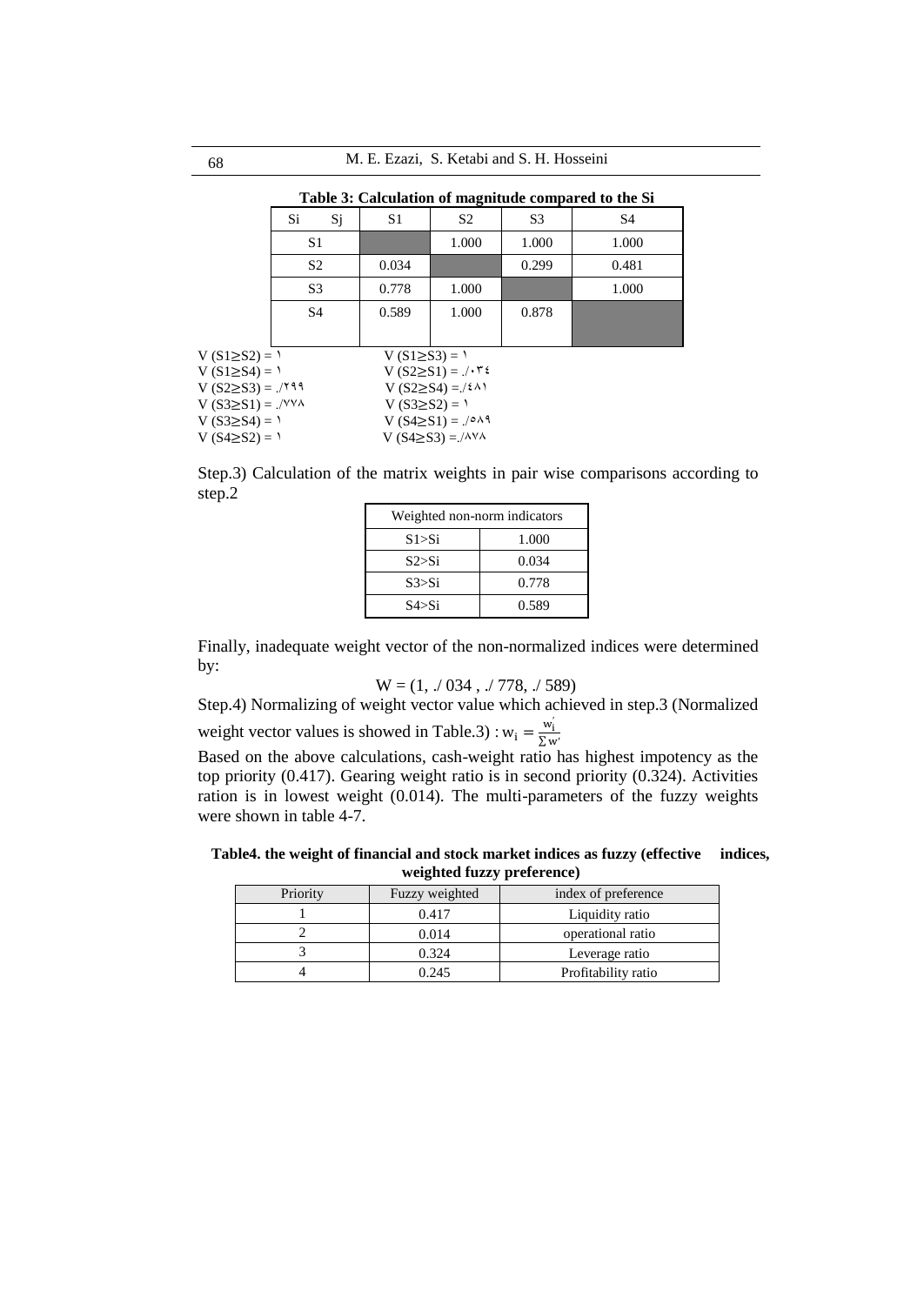**Table 5. paired comparisons matrix based on sub liquidity ratio**

| Liquidity ratio sub  | Instant Ratio             | <b>Current Ratio</b> |
|----------------------|---------------------------|----------------------|
| Instant Ratio        | (1,1,1)                   | (2/5,1/2,2/3)        |
| <b>Current Ratio</b> | $(3/2 \cdot 2 \cdot 5/2)$ | (1,1,1)              |

 $W = (.126, .873)$ 

| Table6. paired comparisons matrix based on sub operational ratio |  |  |  |  |  |
|------------------------------------------------------------------|--|--|--|--|--|
|------------------------------------------------------------------|--|--|--|--|--|

| sub operational ratio      | Period of receiving claims | Inventory flow            | Assets flow   |
|----------------------------|----------------------------|---------------------------|---------------|
| Period of receiving claims | (1,1,1)                    | (1.3/2.2)                 | (1/2,2/3,1)   |
| Inventory flow             | (1/2,2/3,1)                | (1,1,1)                   | (2/5,1/2,2/3) |
| Assets flow                | (1.3/2.2)                  | $(3/2 \cdot 2 \cdot 5/2)$ | (1,1,1)       |

$$
w_i = \frac{w'_i}{\Sigma w'} \qquad \mathbf{W'} = (.617, .173, 1) \qquad \qquad \mathbf{W} = (.345, .096, .558)
$$

## **Table 7. the weight of sub-criteria and prioritization of activities**

| Priority | Fuzzy weighted | Components of risk assessment | row |
|----------|----------------|-------------------------------|-----|
|          | .345           | Period of receiving claims    |     |
|          | .096           | Inventory flow                |     |
|          | .558           | Assets flow                   |     |

#### **Table8. paired comparisons matrix based on sub Leverage ratio**

| sub Leverage ratio   | Debt to equity ratio | Debt ratio |
|----------------------|----------------------|------------|
| Debt to equity ratio | (1,1,1)              | (1.3/2.2)  |
| Debt ratio           | (1/2,2/3,1)          | (1,1,1)    |

 $W = (.658, .315)$ 

# **Table9. paired comparisons matrix based on Sub Profitability ratio**

| Sub Profitability ratio | Profit margin | <b>ROE</b>                | <b>ROI</b>                | <b>ROA</b>              |
|-------------------------|---------------|---------------------------|---------------------------|-------------------------|
| Profit margin           | (1,1,1)       | $(3/2 \cdot 2 \cdot 5/2)$ | $(3/2 \cdot 2 \cdot 5/2)$ | $(1 \cdot 3/2 \cdot 2)$ |
| <b>ROE</b>              | (2/5,1/2,2/3) | (1,1,1)                   | (1/2,2/3,1)               | (1/2,2/3,1)             |
| <b>ROI</b>              | (2/5,1/2,2/3) | (1.3/2.2)                 | (1,1,1)                   | (1.3/2.2)               |
| <b>ROA</b>              | (1/2,2/3,1)   | 1.3/2.2                   | (1/2,2/3,1)               | (1,1,1)                 |

#### **Table10. fuzzy decision matrix**

| Priority | Fuzzy weighted | index of preference |
|----------|----------------|---------------------|
|          | .441           | Profit margin       |
|          | 074            | <b>ROE</b>          |
|          | .274           | <b>ROI</b>          |
|          |                | ROA                 |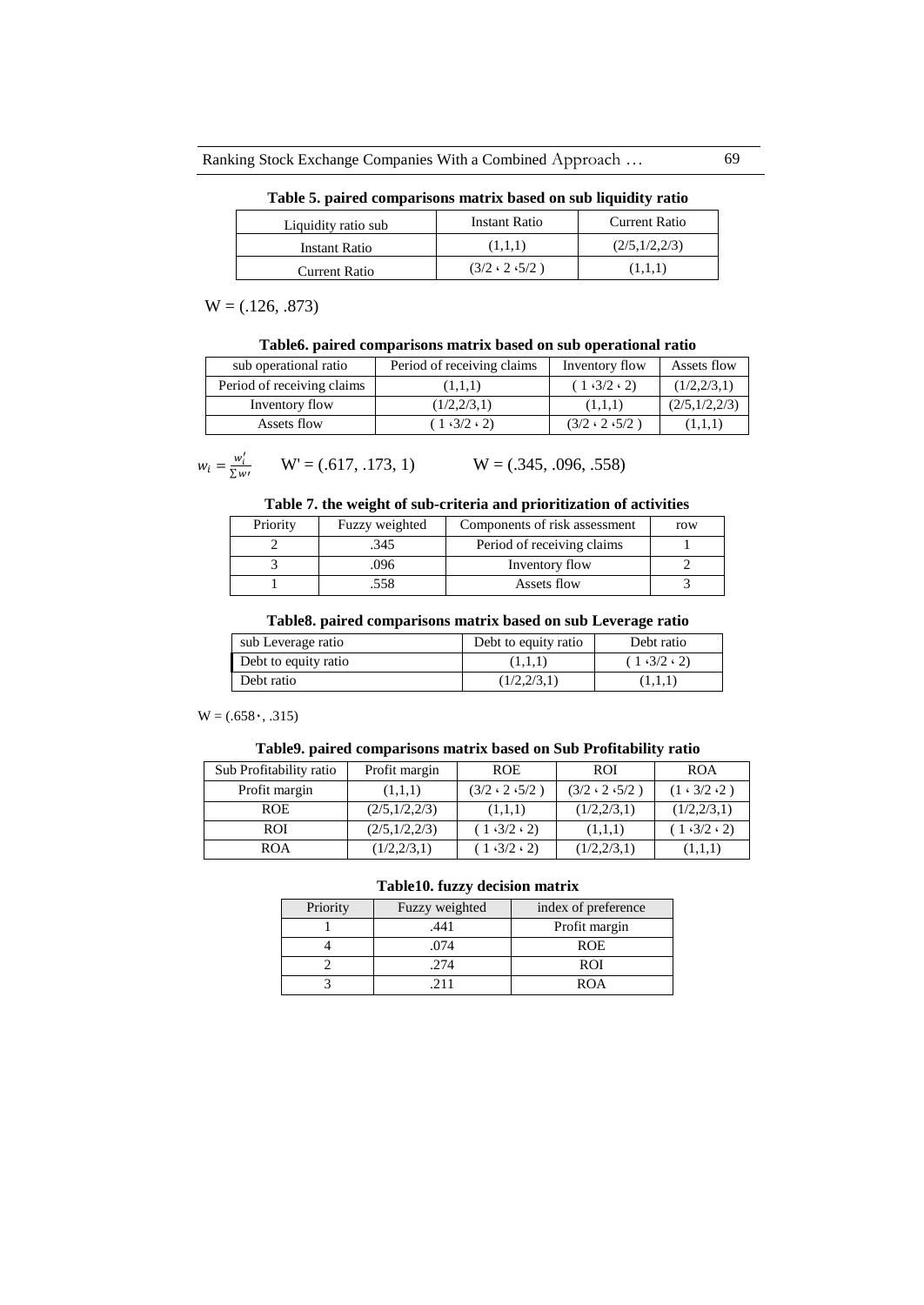decision matrix phase Scale, the harmonious Scale Matrix, finding the positive and negative ideal, the ideal spacing options (indexes ranked by FTOPSIS).

# **Fuzzy TOPSIS (FTOPSIS) method:**

The multi-attribute decision methods of Fuzzy AHP and Fuzzy TOPSIS form the theoretical basis of the present research for achieving the stated objectives. This model was initially presented by Hwang and Yoon (1981), and with undergoing some modifications subsequently, it has become one of the best and most accurate multi-attribute decision methods in use among planners. This technique was founded on stronger theoretical principles relative to other comparable methods, so as many problems of methods such as the Numerical Taxonomy were resolved in the new method. According to the conceptual framework of this technique, first, the positive ideals (the most efficient state) and the negative ideals (the most inefficient state) are calculated for each indicator and then, distance of each option from positive and negative ideals is calculated. The selected option is the option which has the least distance from the positive ideals and the greatest distance from the negative ideals. This technique is so designed that allows controlling for the type of indicators in terms of their positive or negative effect on the end goal of decision making and including weight and significance level of each indicator in the model. For application of Fuzzy TOPSIS technique for the purpose of ranking and choice of the best option from among the available options, the following steps need to be taken in succession (Knif & et all, 2000).

Forming the decision matrix and weight assignment to indicators;

$$
D = \begin{bmatrix} C_1 & C_2 & \cdots & C_n \\ A_1 & X_{12} & \cdots & X_{1n} \\ X_{21} & X_{22} & \cdots & X_{2n} \\ \vdots & \vdots & \vdots & \ddots & \vdots \\ A_m & X_{mi} & X_{m2} & \cdots & X_{mn} \end{bmatrix}
$$

Quantification of decision matrix and setting up the unscaled matrix;

$$
\begin{aligned}\n\tilde{r}_{ij} &= \left\{ \left( \frac{a_{ij}}{c_{ij}^+}, \frac{b_{ij}}{c_{ij}^+}, \frac{c_{ij}}{c_{ij}^+} \right), \quad j \in B \\
\tilde{r}_{ij} &= \left\{ \left( \frac{a_{ij}}{c_{ij}^-}, \frac{b_{ij}}{c_{ij}^-}, \frac{c_{ij}}{c_{ij}^-} \right), \quad j \in C \\
c_j^+ &= \max_i c_{ij} \quad \text{if} \quad j \in B \\
a_j^- &= \min_i a_{ij} \quad \text{if} \quad j \in C\n\end{aligned} \right.
$$

Finding the positive and negative ideals in Fuzzy TOPSIS (with positive ideal being  $(1,1,1)$  and the negative ideal  $(0,0,0)$ ;

$$
A^+ = (\tilde{\nu}_1^+, \tilde{\nu}_2^+, \cdots, \tilde{\nu}_k^+)
$$
  

$$
A^- = (\tilde{\nu}_1^-, \tilde{\nu}_2^-, \cdots, \tilde{\nu}_k^-)
$$

Finding distance of each indicator from ideal answers;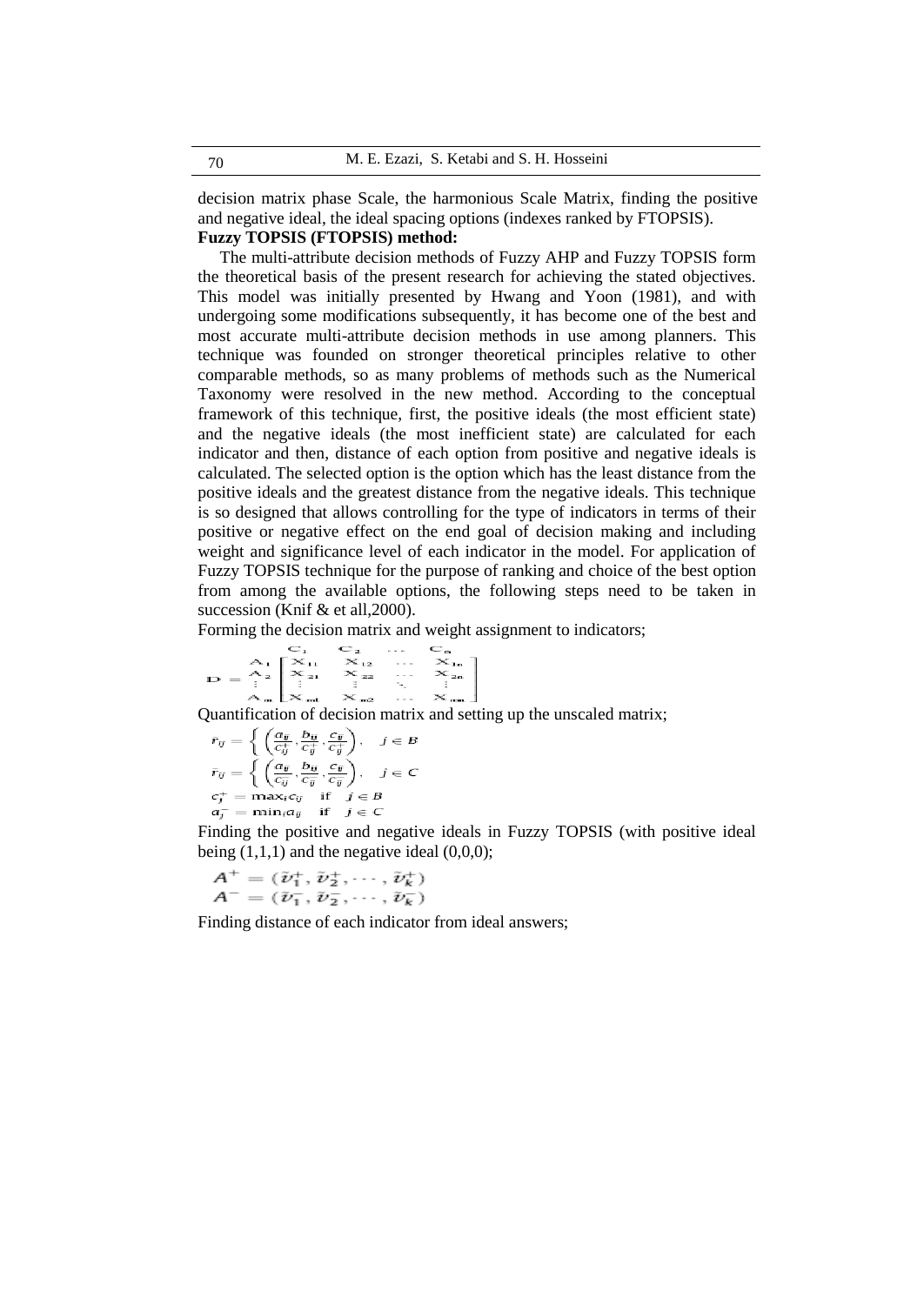$$
d(A_1, A_2) = \sqrt{\frac{1}{3} [(a_1 - a_2)^2 + (b_1 - b_2)^2 + (c_1 - c_2)^2]}
$$
  
\n
$$
d_i^+ = \sum_{j=1}^k d(\bar{\nu}_j, \bar{\nu}_j^+), \quad i = 1, 2, ..., m
$$
  
\n
$$
d_i^- = \sum_{j=1}^k d(\bar{\nu}_j, \bar{\nu}_j^-), \quad i = 1, 2, ..., m
$$

Specifying relative proximity of each option, their ranking, and final selection;

$$
CC_i = \frac{d_i^-}{d_i^+ + d_i^-}, i = 1, 2, \dots, m
$$

The greater the CCi of an option is, the closer it is to the ideal solution and the higher its priority becomes. Once the fuzzy and definitive pairwise comparison matrices have been formed, the fuzzy weights are calculated as follows

## **4-Prioritize the top companies based on financial ratios, using Fuzzy TOPSIS:**

After taking the decision matrix four remarks was used for positive and negative ideal for each criterion were determined using by FTOPSIS and the distance from the positive and negative ideal system was determined. The index close to ideal for both options, the rankings were based on distinctions. Our results in tables suggested that the decision Matrix and Matrix Scale according to 4 criteria and is rated based on EXCEL software. (It should be noted that the values obtained for Financial Ratios in industry companies has been prepared based on software industry stock availability).

| <b>Superior industries</b>                    | <b>Profitability ratio</b> |       |       | Leverage<br>ratio |       | operational ratio |       |       | Liquidity ratio |       |       |       |
|-----------------------------------------------|----------------------------|-------|-------|-------------------|-------|-------------------|-------|-------|-----------------|-------|-------|-------|
| Financial brokers, investment &<br>holding    | 6.400                      | 8.100 | 9.100 | 4.700             | 6.600 | 8.200             | 6.200 | 7.700 | 8.900           | 6.200 | 7.700 | 8.800 |
| Cement, lime, chalk & metal ore<br>extraction | 6.400                      | 8.200 | 9.200 | 6.500             | 8.200 | 9.300             | 6.300 | 7.900 | 9.100           | 4.800 | 6.500 | 8.200 |
| Automobile manufacturing & base<br>metals     | 5.900                      | .600  | 8.900 | 4.500             | 6.400 | 8.100             | 5.100 | 6.900 | 7.500           | 5.200 | 7.100 | 8.300 |
| Food and chemical products                    | 5.100                      | 6.700 | 7.100 | 4.700             | 6.400 | 7.800             | 4.500 | 6.100 | 7.500           | 5.200 | 6.600 | 7.800 |
| Pharmaceutical materials & products           | 5.700                      | .500  | 8.800 | 5.100             | 7.100 | 8.600             | 5.600 | 7.500 | 9.100           | 5.200 | 6.900 | 8.300 |

**Table11.fuzzy decision matrices**

|                                               | Table12. Onstaled Tuzzy decision matrices |                     |       |                |       |       |                   |      |       |                        |      |       |
|-----------------------------------------------|-------------------------------------------|---------------------|-------|----------------|-------|-------|-------------------|------|-------|------------------------|------|-------|
| <b>Superior industries</b>                    |                                           | Profitability ratio |       | Leverage ratio |       |       | operational ratio |      |       | <b>Liquidity ratio</b> |      |       |
| Financial brokers, investment & holding       | .696                                      | .880                | .989  | .505           | .710  | .882  | .670              | .846 | .987  | .705                   | .875 | 1.000 |
| Cement, lime, chalk & metal ore<br>extraction | 696                                       | .891                | 1.000 | .699           | .882  | 1.000 | .692              | .868 | 1.000 | .545                   | .739 | .932  |
| Automobile manufacturing & base<br>metals     | 641                                       | .826                | .967  | .484           | .688  | .871  | .560              | .758 | .824  | .591                   | .807 | .943  |
| Food and chemical products                    | .554                                      | .728                | .772  | .505           | .688  | .839  | .495              | .670 | .824  | .591                   | .750 | .886  |
| Pharmaceutical materials & products           | .620                                      | .815                | .957  | .548           | .763  | .925  | .615              | .824 | 1.000 | .591                   | .784 | .943  |
| vazn Wi                                       | .221                                      | .344                | .576  | .099           | .1366 | .228  | .169              | .273 | .468  | .125                   | .247 | .360  |

**Table12.Unscaled fuzzy decision matrices**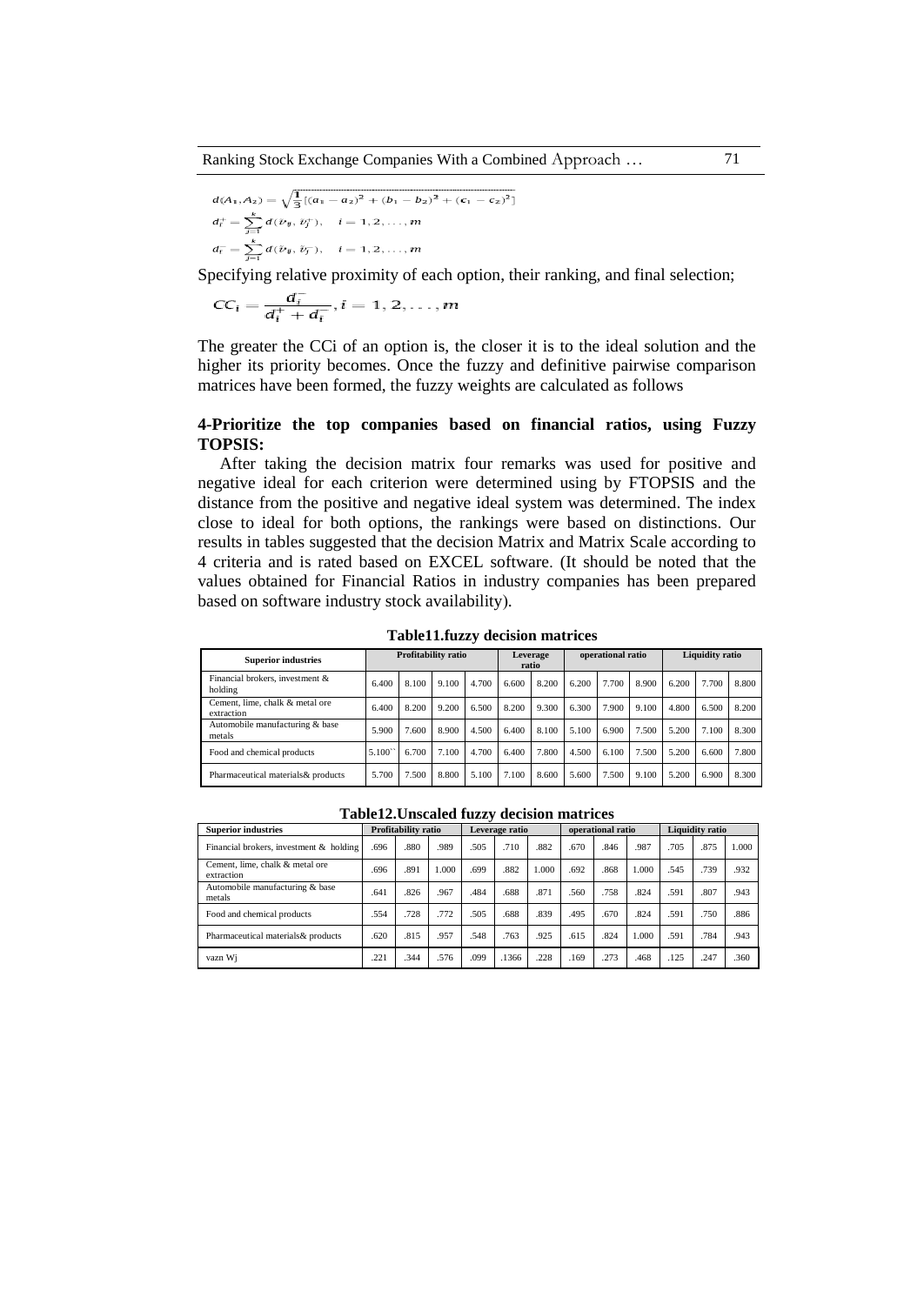| Table13. Weighted unscaled matrices |
|-------------------------------------|
|-------------------------------------|

| <b>Superior industries</b>                    | Profitability ratio |      |      | Leverage ratio |      |      | operational ratio |      |      | <b>Liquidity ratio</b> |      |      |
|-----------------------------------------------|---------------------|------|------|----------------|------|------|-------------------|------|------|------------------------|------|------|
| Financial brokers, investment &<br>holding    | .154                | 303  | .570 | .050           | .097 | .201 | .113              | .231 | .458 | .088                   | .216 | .360 |
| Cement, lime, chalk & metal ore<br>extraction | .154                | 307  | .576 | .069           | .120 | .228 | .117              | .237 | .468 | .068                   | .182 | .335 |
| Automobile manufacturing & base<br>metals     | .142                | 284  | .557 | .048           | .094 | .199 | .095              | .207 | .386 | .074                   | .199 | .340 |
| Food and chemical products                    | .123                | 251  | .445 | .050           | .094 | .191 | .084              | .183 | .386 | .074                   | .185 | .319 |
| Pharmaceutical materials & products           | .138                | .280 | .551 | .054           | .104 | .211 | .104              | .225 | .468 | .074                   | .194 | .340 |

**Table 14.Finding the negative& positive ideals**

| ar |  |
|----|--|

**Table 15. Distance of options from the ideal (the model ranking based on TOPSIS method)**

| Priority $ Cl = d - / (d - d^*)$ | di-+di+ | di+   | di-   | <b>Superior industries</b>                 |
|----------------------------------|---------|-------|-------|--------------------------------------------|
| .256                             | 4.165   | 3.099 | 1.066 | Financial brokers, investment & holding    |
| .258                             | 4.169   | 3.093 | 1.075 | Cement, lime, chalk & metal ore extraction |
| .238                             | 4.156   | 3.166 | .990  | Automobile manufacturing & base metals     |
| .217                             | 4.133   | 3.236 | .898  | Food and chemical products                 |
| .249                             | 4.173   | 3.133 | 1.040 | Pharmaceutical materials & products        |

**Table 16. Correlations between the rankings of TSE and FAHP-FTOPSIS approach based on financial ratios Correlations**

|       |                            | rank1 | rank2 |
|-------|----------------------------|-------|-------|
|       |                            |       |       |
|       | <b>Pearson Correlation</b> |       | .600  |
| rank1 | $Sig. (2-tailed)$          |       | .285  |
|       | N                          |       |       |
|       | <b>Pearson Correlation</b> | .600  |       |
| rank2 | Sig. (2-tailed)            | .285  |       |
|       | N                          |       |       |

## **Discussion:**

Firms ranking, while promoting competition and market efficiency, is a useful guide for investors and market operators. The results obtained from study of correlation between the ranks made by the financial ratios using FAHP-FTOPSIS combined approach and those by indicators of the stock exchange regarding top-50 listed companies in the years 20013-2014indicate that between these two types of ranking, in the sense that contrary to our expectation, the higher ranked companies on the stock exchange, were not ranked as much higher based on the financial ratios. In general, it can be said that there is no significant association between ranking of the top-50 TSE listed companies based on financial ratios in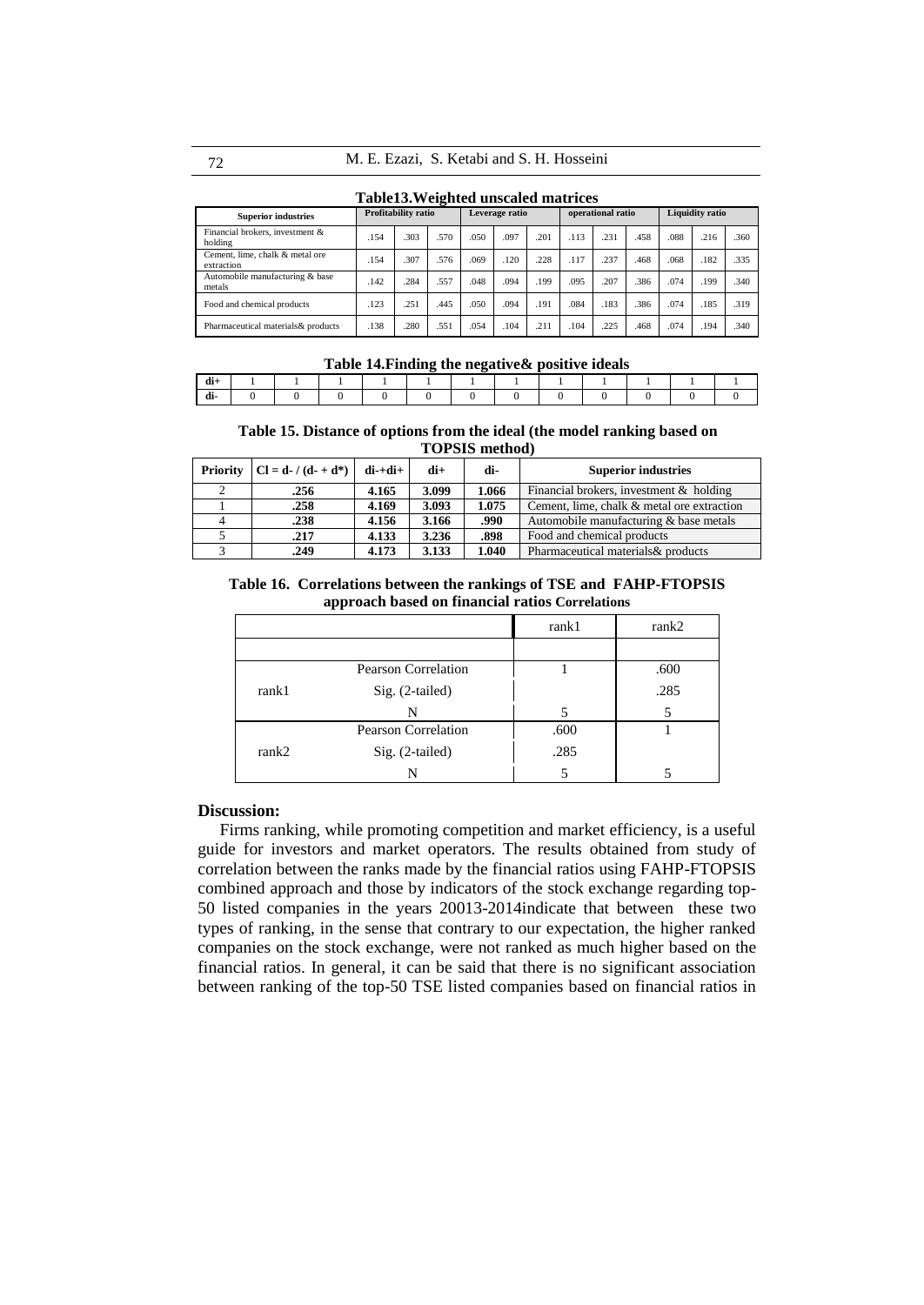FAHP-FTOPSIS combined approach and their ranking based on the indicators of the stock exchange and the presented items in firms' financial statements are not regarded an adequate approximation for their estimation of their excellence.

#### **Result:**

Firms and industries ranking is of high importance in decisions regarding shares trading, investment and finance of firms. In this study, the top five industries introduced by the Tehran Stock Exchange is ranked by a combined approach based on FAHP-FTOPSIS four financial ratios (liquidity, activity, leverage and profitability) during the year 2014.Generally, it suggested that there is no significant in the ranking of the top five industries listed with a combined approach based on the financial ratios (FAHP–FTOPSIS) and indicators ranking is based on the exchange relationship. Besides, based on presented results in the financial statements of companies, there is relatively poor correlation for superiority in the stock. In order to similar research, Johnson (2003) found a significant correlation between the rankings of firms based on performance and financial criteria.Furthermore, Hasanzadeh et al (2010) found a significant positive relationship between financial ratios of companies and executives in the credit decision of the bank .Anvari Rostami and Khotan Lu (2006) showed a weak correlation between the two typically methods (rank companies based on stock indices and accounting profitability ratios) confirms a significant correlation between the rankings based on financial ratios and stock market indicators.

**Suggestion:**In similar with our results, the following suggestions are offered:

- $\checkmark$  Using of actual financial indicators companies and the most effect in rankings
- $\checkmark$  Setting up electronic and on-line system to provide in reasonable investment based on moment rating
- $\checkmark$  and organization of independent rating agencies in ranking affairs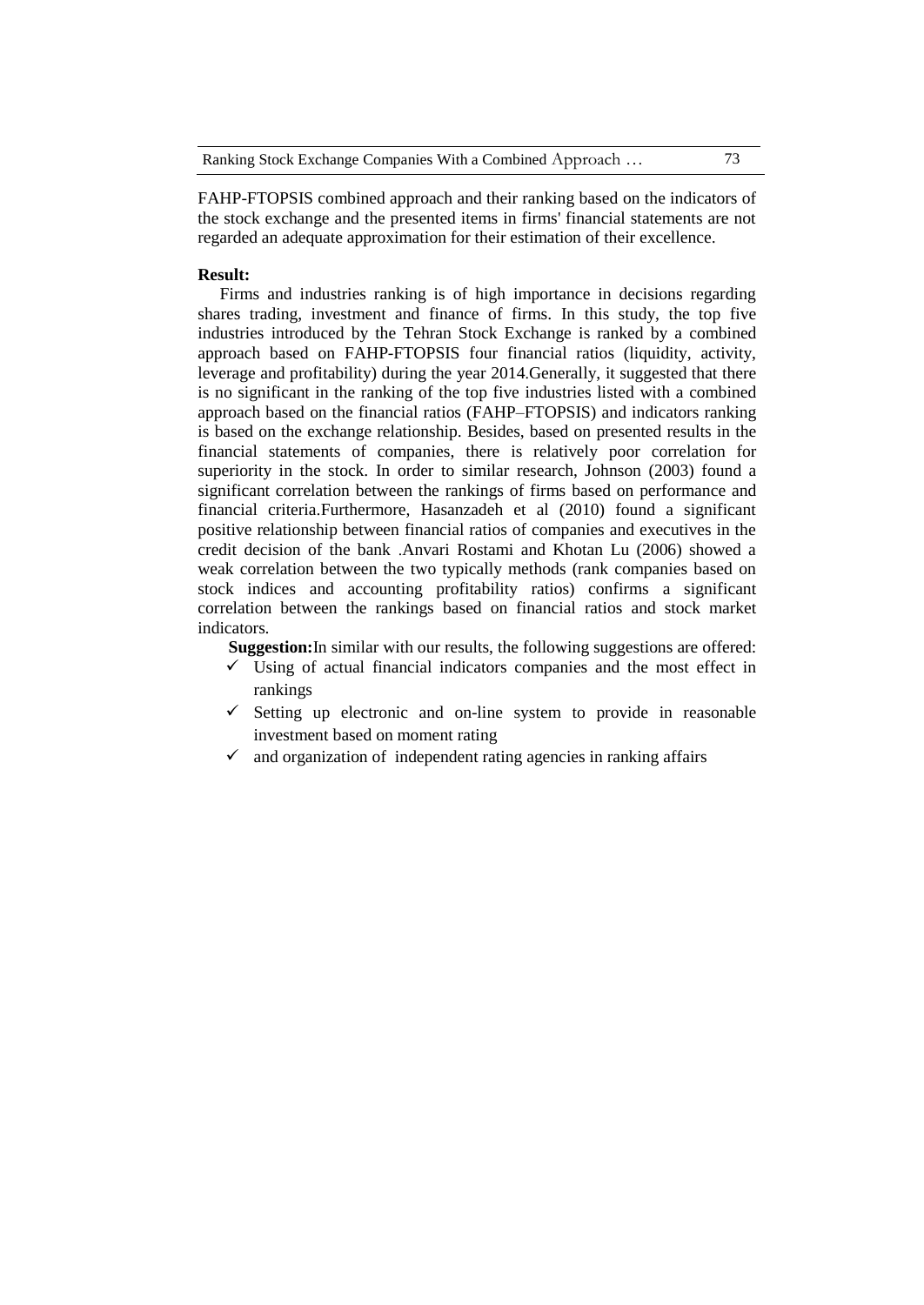## **Refrence:**

1-Babic, Z., &Plazibat, N. (1998).Ranking of enterprises based on multicriterialanalysis.International journal of production economics, 56-57, 29- 35[.http://dx.doi.org/10.1016/S0925-5273\(97\)00133-3](http://dx.doi.org/10.1016/S0925-5273(97)00133-3)

2-Conner, M. C. (1973).On the Usefulness of Financial Ratios to Investors.Journal of Accounting Review,48(2), 551-556. <http://dx.doi.org/10.1111/j.1468-5957.1987.tb00108.x>

3- Hassanzadeh, R., Nezhadirani, F., &lootfelahihagi, M. (2010)The comparative investigation of financial effects on decision-Making of bank manager.Journal of Beyond Management,3(11),185-211.

4-Johnson, R., &Soenen, L. (2003).Indicators of Successful Companies.European Management Journal, 21(3), 364-369[.http://dx.doi.org/10.1016/S0263-](http://dx.doi.org/10.1016/S0263-2373(03)00050-1) [2373\(03\)00050-1](http://dx.doi.org/10.1016/S0263-2373(03)00050-1)

5- Keshvari Abolfazl and Alirezaee Mohammad Reza. Ranking Efficient Units by Weakened References in Data Envelopment Analysis. International Journal of Engineering Science. 2008. 19 (7): 75-81.

6- Knif, J., Hogholm, K.,& Miranda, F. G. (2000).Ranked market information as a stock return indicator.The Finnish Journal of Business Economics, 2, 233-244.

7- Lev, B., &Thiagrajan, S.(1993).Fundamental Information Analysis. Journal of Accounting Research, 31(2), 190-215[.http://dx.doi.org/10.2307/2491270.](http://dx.doi.org/10.2307/2491270)

8- Li, H., & Sun, J. (2008).Ranking-order case-based reasoning for financial distress prediction.Knowledge-Based Systems, 21, 868–878. <http://dx.doi.org/10.1016/j.knosys.2008.03.047>

9- Michou, M. (2007).Investing: The Use of Financial Statements to Separate Winners from Losers.Business School of Edinburgh, University of Edinburgh, United Kingdom.

10- Mohanram, P.(2005)[.Separating Winners from Losers among LowBook-to-](http://www.springerlink.com/index/p1870x8v48063868.pdf)[Market Stocks using Financial Statement Analysis.](http://www.springerlink.com/index/p1870x8v48063868.pdf)Review of Accounting Studies, 10, 133-170. [http://dx.doi.org/10.1007/s11142-005-](http://dx.doi.org/10.1007/s11142-005-%201526-%204) 1526- 4

11- O'Hara, T. H., &Vetere, J. (1993).An analysis of the Standard and Poor's Stock Appreciation Ranking System.Journal of Economics and Business, 45(2), 179-182. [http://dx.doi.org/10.1016/0148-6195\(93\) 90031-I](http://dx.doi.org/10.1016/0148-6195(93)%2090031-I)

12- Omran, M., &Ragab, A. (2004) Linear versus non-Linear Relationship between Financial Ratios and Stock Return: An Empirical Evidence from Egyptian Firms.Review of Accounting and finance, 3(2), 84- 102[.http://dx.doi.org/10.1108/eb043404](http://dx.doi.org/10.1108/eb043404)